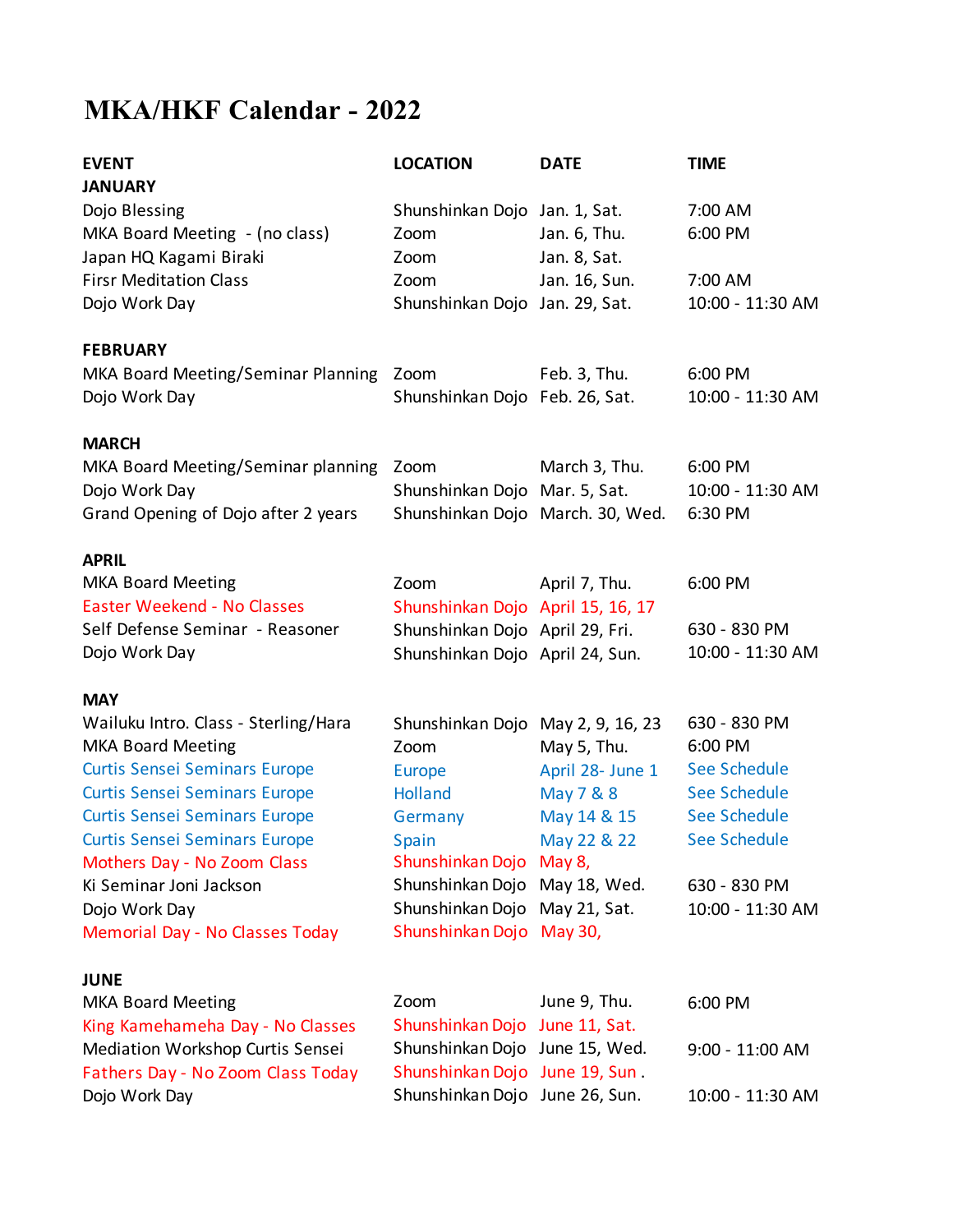# **JULY**

# Independence Day No Classes Fri - Mon Shunshinkan Dojo July 1,2, 3 & 4

| <b>MKA Board Meeting</b>         | Zoom                             | July 7, Thur | 6:00 PM          |
|----------------------------------|----------------------------------|--------------|------------------|
| Self Defense Workshop - Reasoner | Shunshinkan Dojo July 8, Fri.    |              | $6:30 - 8:30$ PM |
| Dojo Work Day                    | Shunshinkan Dojo July 10, Sun.   |              | 10:00 - 11:30 AM |
| <b>HKF Board Meeting</b>         | Shunshinkan Dojo July 16, Sat.   |              | 12:00 Noon       |
| <b>HKF Summer Seminar</b>        | Shunshinkan Dojo July 15, 16, 17 |              | See Schedule     |
| Ki Lecture - Curtis Sensei       | Shunshinkan Dojo July 29, Fri.   |              | 6:30 PM          |

## **AUGUST**

| Wailuku Intro. Class - Sterling/Hara | Shunshinkan Dojo Aug 1, 8, 15, 22 |              | 6:30 - 8:30 PM   |
|--------------------------------------|-----------------------------------|--------------|------------------|
| <b>MKA Board Meeting</b>             | Zoom                              | Aug. 4, Thu. | 6:00 PM          |
| Ki Workshop - Joni Jackson           | Shunshinkan Dojo Aug 17, Wed.     |              | 6:30 - 8:30 PM   |
| <b>Statehood Day - No Classes</b>    | Shunshinkan Dojo Aug. 19, Fri     |              |                  |
| Dojo Work Day                        | Shunshinkan Dojo Aug 21, Sun.     |              | 10:00 - 11:30 AM |

#### **SEPTEMBER**

| <b>MKA Board Meeting</b>   | Zoom                            | Sept 1, Thu. | 6:00 PM         |
|----------------------------|---------------------------------|--------------|-----------------|
| No Classes - Labor Day     | Shunshinkan Dojo Sept. 5, Mon.  |              |                 |
| Ki Workship Joni Jackson   | Shunshinkan Dojo Sept 10 - Sat. |              | 10:15-12:15 AM  |
| Dojo Work Day              | Shunshinkan Dojo Sept. 25, Sun. |              | 10:00 - 11:30 A |
| Ki Lecture - Curtis Sensei | Shunshinkan Dojo Sept. 30, Fri. |              | 6:30 PM         |
|                            |                                 |              |                 |

### **OCTOBER**

| Dojo Work Day                       | Shunshinkan Dojo Oct. 2, Sun.  |              |
|-------------------------------------|--------------------------------|--------------|
| <b>MKA Board Meeting</b>            | Zoom                           | Oct. 6, Thu. |
| Mediation Workshop - Curtis Sensei  | Shunshinkan Dojo Oct. 12, Wed. |              |
| Adult Tests, Hitori Waza & Ki Tests | Shunshinkan Dojo Oct. 12, Wed. |              |
| Adult Tests - Kyu Tests & Party     | Shunshinkan Dojo Oct. 14, Fri. |              |
| Children's Tests                    | Shunshinkan Dojo Oct. 15, Sat. |              |

## **NOVEMBER** MKA Board Meeting

Self Defense Seminar - Reasoner Dojo Work Day Veterans Day - No Classes HKF Board Meeting HKF Omiki Seminar TBA Nov. 18, 19, 20 Thanksgiving - No Classes Wed. - Sun. Shunshinkan Dojo Nov. 23 - 27

# **DECEMBER**

| <b>MKA Board Meeting</b> |  |
|--------------------------|--|
| Dojo Work Day            |  |

| Zoom                           | Nov. 3, Thu. |
|--------------------------------|--------------|
| Shunshinkan Dojo Nov. 4,       |              |
| Shunshinkan Dojo Nov. 13, Sun. |              |
| Shunshinkan Dojo Nov. 14,      |              |

TBA Nov. 19, Sat.

| <b>MKA Board Meeting</b> | Zoom                         | Dec. 1, Thu. |
|--------------------------|------------------------------|--------------|
| Dojo Work Day            | Shunshinkan Dojo Dec 4, Sun. |              |

10:15-12:15 AM  $M<sub>1</sub>$ 10:00 - 11:30 AM 6:00 PM 9:00 - 11:00 AM

6:30 PM 6:30 PM 8:00 & 10:00 AM

6:00 PM 6:30 - 8:30 PM 10:00 - 11:30 AM

12:00 Noon See Schedule all

6:00 PM 9:00 - 11:30 AM